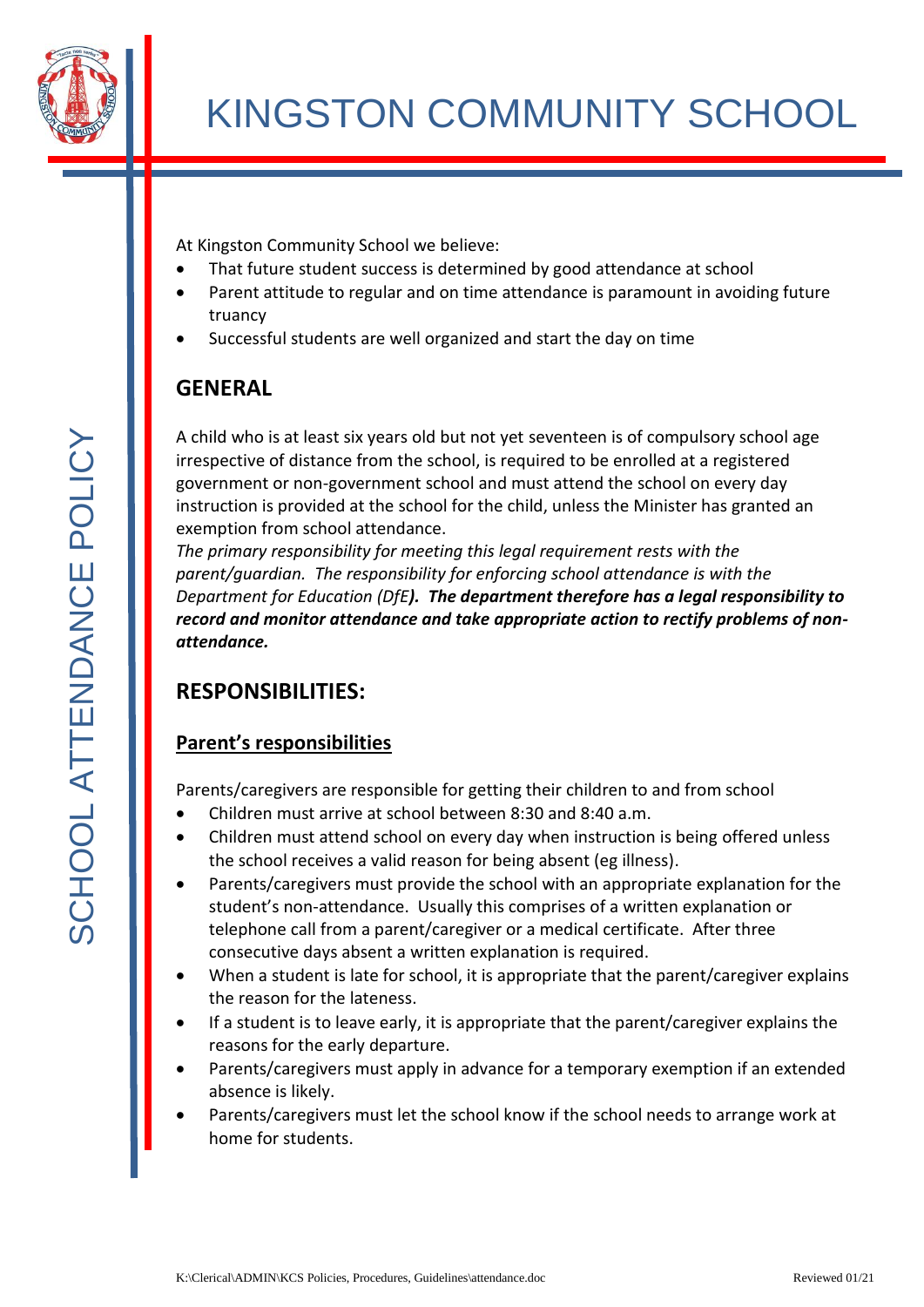### **Teacher's responsibilities**

- Monitor each child's attendance
- Record absence and reason for absence on SENTRAL or hard copy roll each day this need to be checked daily to ensure correct information.
- Incidental Absences only records students signing in late or departing early therefore staff need to check the IA reason
- Contact home on third day of consecutive absences. Record: date, who contacted reason for absence, any strategies/interventions for recording in EDSAS.
- After contacting parent/caregiver alert the leadership team of attendance issues.
- Co-ordinate the collection of work for students who are unable to attend school for acceptable reasons and for whom work is requested.
- Sign off on roll at end of term (if no corrections are needed)

#### **Leadership team's responsibilities**

- Ensure that the EDSAS roll is accurately completed
- School Counsellor will complete letters regarding concerning unsatisfactory student attendance
- Student Counsellor document interventions, strategies, home visits, phone calls for inclusion in the student's file.
- Student Counsellor will refer to an Attendance Counsellor if attendance issues are not resolved.